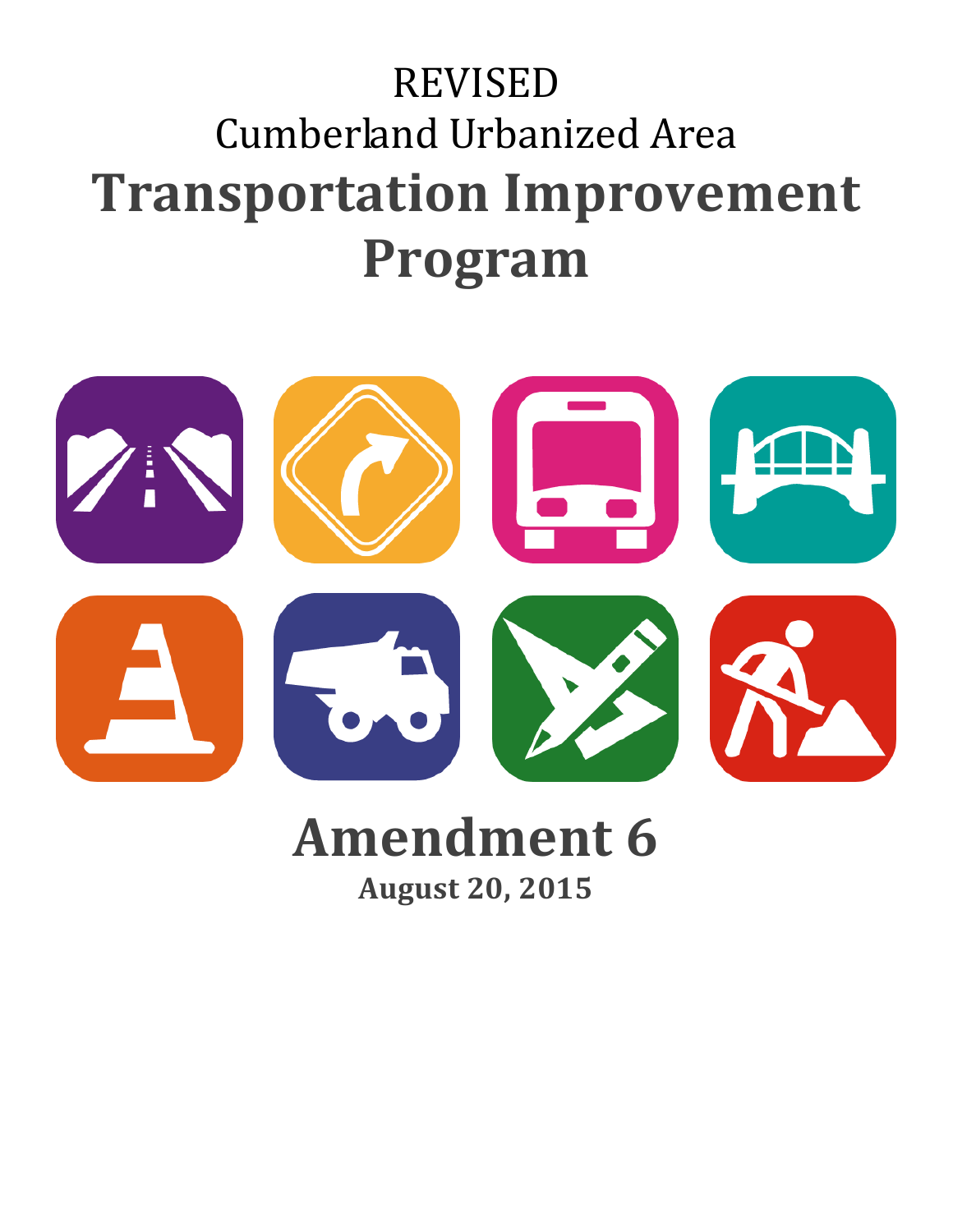#### **RESOLUTION**

#### *No. 15-17*

Resolution approving the Fiscal Year 2014- 2019 Transportation Improvement Program:

WHEREAS, the Cumberland Area Metropolitan Planning Organization was establishes to manage and provide policy direction to the Unified Planning Program in accordance with Federal requirements, and the Allegany County Commissioners have been designated as the Metropolitan Planning Organization for this area as approved by the Maryland Governor Harry Hughes on May 17, 1982; and

WHEREAS, the staff of the Maryland Department of Transportation and the Allegany County Department of Community Services, have together prepared the Transportation Improvement Program for Fiscal Year 2014 – 2019 in compliance with applicable Federal programs and regulations.

WHEREAS, Allegany County has sought FTA funding for public transportation; and

 WHEREAS, the operating assistance for transit services has been amended to add \$16,932 in federal funds, and to subtract \$93,088 in matching funds; and

NOW, THEREFORE, BE IT RESOLVED that the Allegany County Commissioners acting as the Cumberland Area Metropolitan Planning Organization approves the Revised Fiscal Year 2014 – 2019 Transportation Improvement Program, and will keep the record open for thirty day to allow for any additional public comments.

ADOPTED THIS 20th day of August, 2015.

County Commissioners of Allegany County, Maryland

 $\mu_M$ 

William R. Valentine, President

 $UUU = UUUU = UUU$ 

Creade V. Brodie, Jr., Commissioner

 $\frac{1}{2}$ 

Jacob C. Shade, Commissioner

ATTEST:  $\frac{1}{2}$ 

David A. Eberly County Administrator